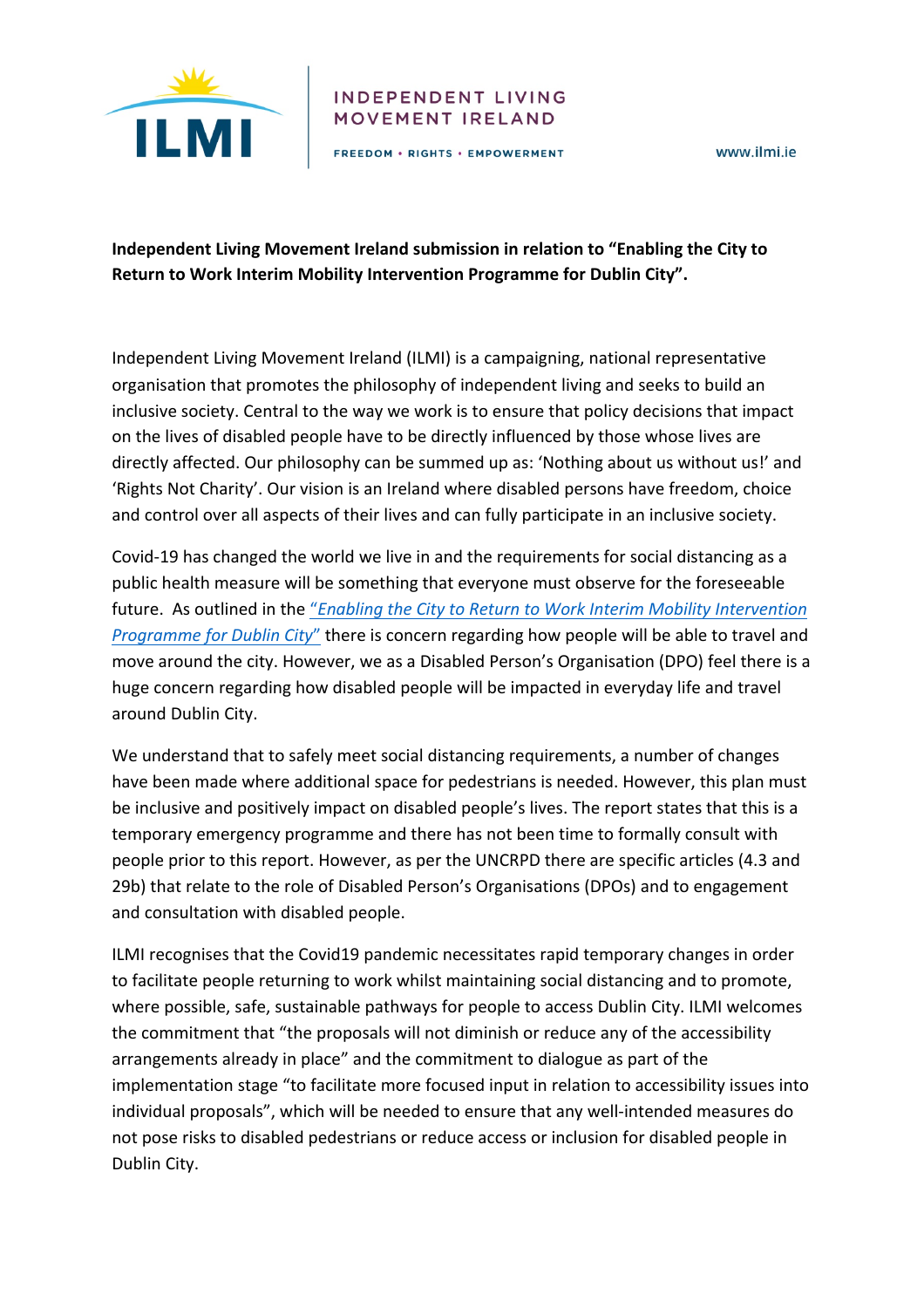Specific concerns that ILMI have in relation to *Enabling the City to Return to Work Interim Mobility Intervention Programme for Dublin City*" are as follows:

## 1. **Proposed Changes to Bus Stops to Facilitate Social Distancing:**

- **Top of the Queue**: In queuing for buses, priority needs to be given to disabled passengers queuing. Ideally a space should be defined at the top of every queue for wheelchairs, insisting that priority of space allocation inside the bus is given to the wheelchair user if not already occupied by another wheelchair user. Queuing for buses is going to be difficult for disabled people who need assistance from their Personal Assistant to travel independently.
- Few disabled people will be able to climb to the top deck of a bus, and the same goes for elderly people. As distancing disappears, a normality of assistance and priority should return but the wheelchair user must retain that priority queuing slot at the bus stop.
- **Reduced Bus Stops:** Passengers required, in some instances, to walk further to bus stops is problematic for disabled people, wheelchair users, those without Personal assistance and may cause disorientation to those with visual and sensory impairment. The reduction in the number of buses stopping at specific stops will cause unease and make it difficult for disabled people to access the bus unless priority boarding is practiced. Specific consideration needs to be given to how Dublin Bus and DCC propose to engage with disabled passengers on how to manage any proposed changes.
- **50m Reasonable Distance:** Given the increased distances now to be imposed from bus stop to destination on arrival, all of these changes must permit for taxi drop and pick up access within 50 metres of restaurants, hotels and places of entertainment. Dublin is a damp wet city for a disabled person to negotiate on foot beyond what might be considered to be a reasonable distance and 50 metres is what might be perceived as reasonable. Taxi admission to otherwise "pedestrianised streets", should be at "crawl speeds" so as not to overly interfere with increased pedestrianisation.

# **2. Proposed Outdoor Areas May be Interfere with Accessibility**

• ILMI recognises that some streets will be able to accommodate outdoor areas and public health measures and that no decision can be a "one size fits all." Proposals to allow businesses to open by facilitating outdoor areas cannot undo decades of campaigning to make streets in Dublin accessible, inclusive, and safe for disabled people. Any proposals must meet strict public health guidelines, but at the same time, not encroach on spaces to limit access to the streets of Dublin for disabled people.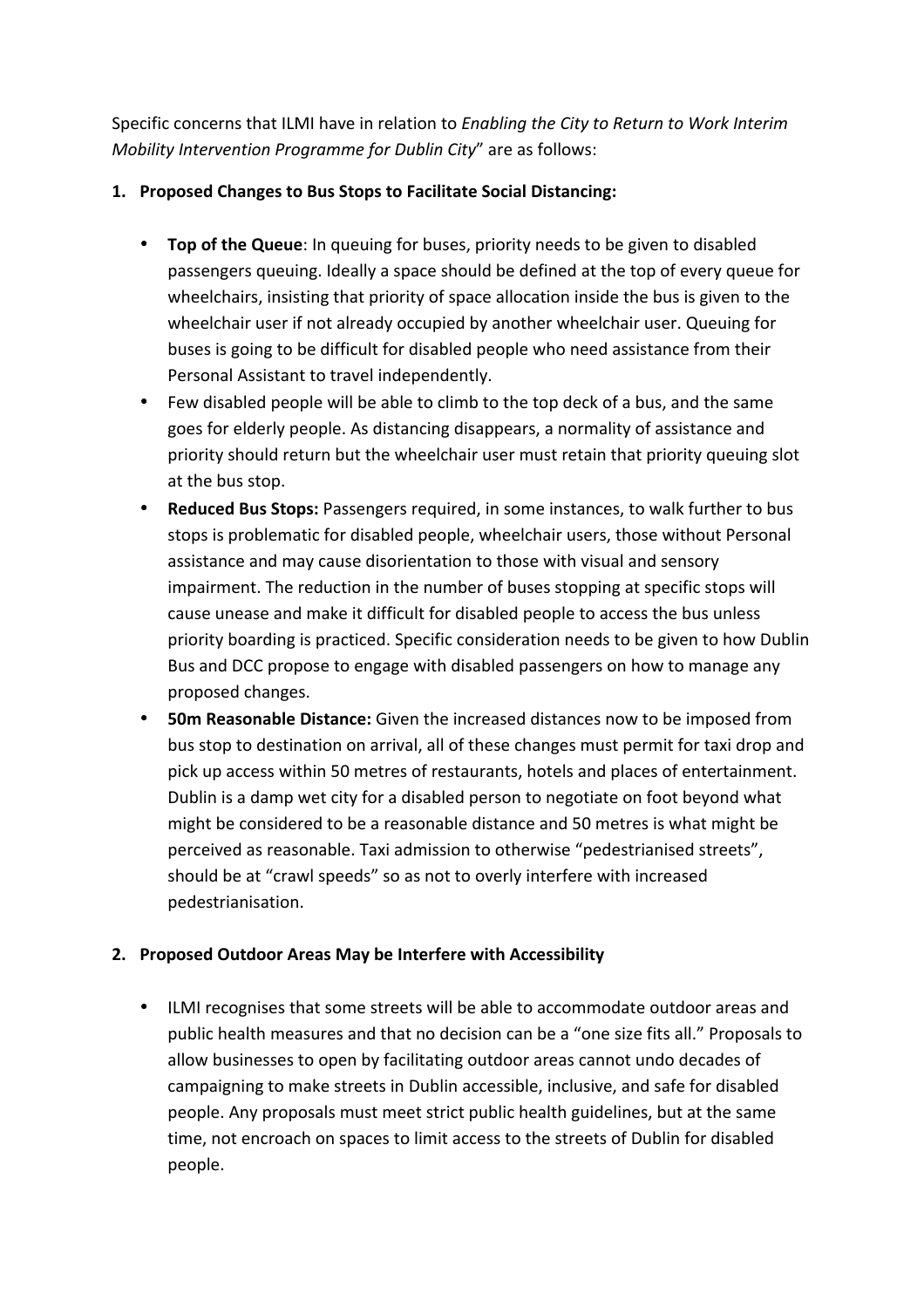- **"Distancing queuing"** outside of shops is a chaotic imposition which is not disabilityfriendly and cannot be made so.
- If temporary outdoor spaces demonstrate that they will not limit access or encroach on the two metre rule, it will be vital that the perimeters have agreed fixed canvas screening to clearly and safely delineate an outdoor space from a pedestrian space to ensure the outdoor space does not organically "spill over" into the street or make it impossible for disabled people to safely navigate around it.
- **Sandwich Boards:** Disabled people do not want to see the return of pavement sandwich boards. Any external presence of a premises on the street has to be safely fenced off and only as a temporary measure.

### **3. Proposed Mobility Measures**

- No Safe "Shared Space" for Pedestrians and Cyclists: ILMI recognises that many people will prefer for safety reasons not to use public transport for the immediate future and that in order that traffic is managed that priority will be given to pedestrians and cyclists. Whilst increasing the numbers of pedestrians and cyclists is a welcome measure, we need to recognise that the needs of pedestrians and cyclists are not the same. There is no such thing as a safe "shared space" for pedestrians and cyclists. On that basis, there will need to be defined margins where there are pedestrian areas and cycle paths to ensure safe crossing.
- Every pedestrianised street should not be given a complementary cycle track. Cycle tracks should be provided on main routes and an agreed number of crossing and linking streets only.
- Cycle tracks should not be permitted between a regular pavement and a bus stop. This provision is unsafe for the travelling pedestrian and the cyclist.
- **Accessible Parking Spaces**: Accessible parking spaces, in parallel parking, should be so arranged that the driver's side is always immediately adjacent to the pavement. Like the foregoing item on bus stops, to have a cycle track exist between the parking space and pavement would be an unsafe provision.
- **Accessible Communications:** It is positive to see that all information in relation to the programme will be up-to-date, accessible and coherent and that multiple communication methods and channels will be established and used to disseminate information such as images, maps and videos, regular Councillor briefings, a dedicated public webpage, social media platforms and dissemination of flyers and a dedicated email address.
- **Cyclist Parking Facilities**: Measures to increase the number of cyclists using the roads in Dublin City need similar investment into parking facilities for cyclists. With the provision of adequate bicycle parking spaces which do not impact on the built environment for disabled people, unattended bicycles should not be left attached to